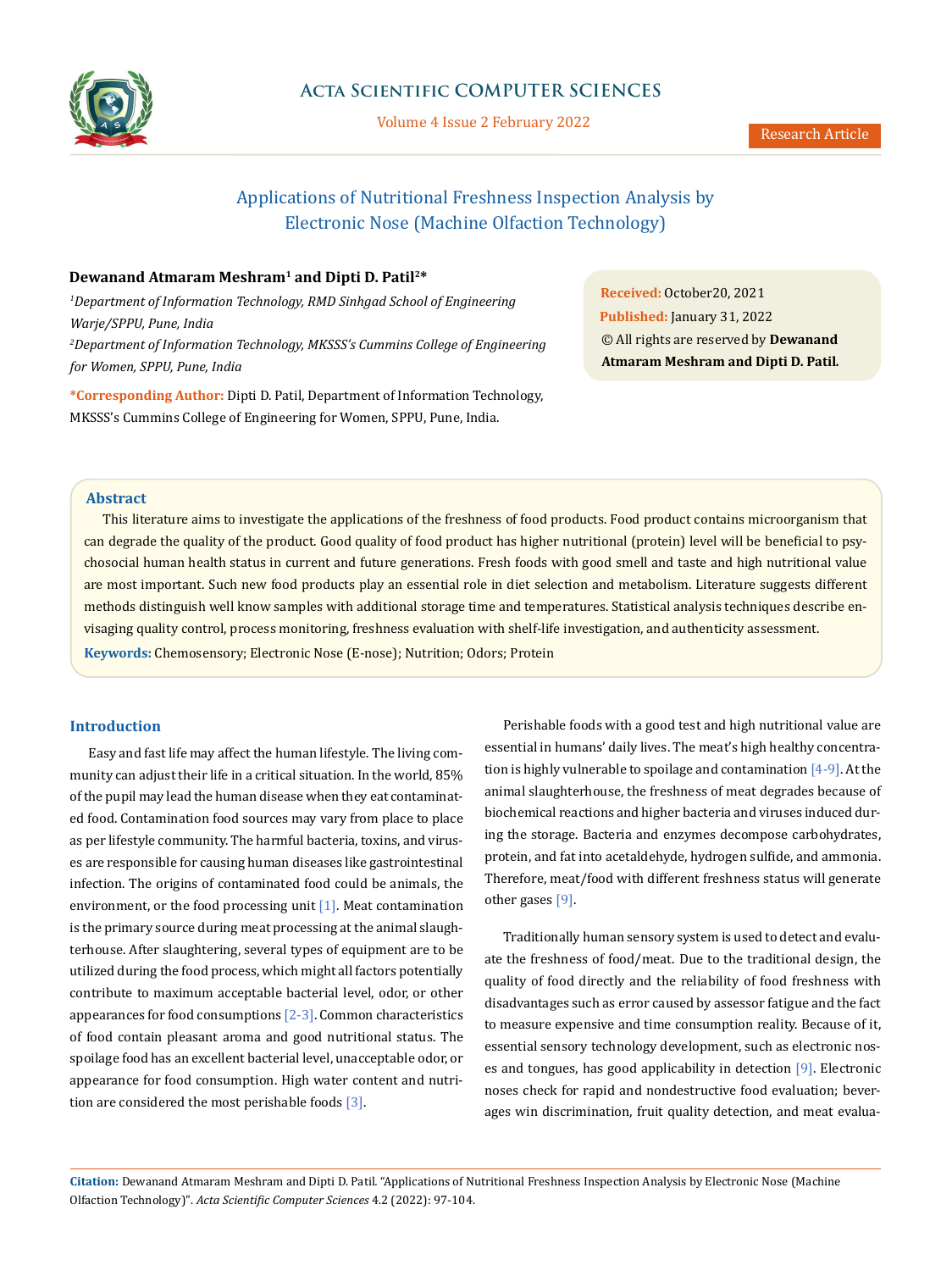tion  $[2,7,8,10-17,18-25]$ . Therefore, we believe that the E-nose can detect the different kinds of gases produced by food/meat with other freshness statuses [3].

Machine Olfaction Technology is nothing but digital scent technology which is the part of engineering and science discipline which deals with digital olfactory representation. Scent, odor, or aroma is continuously feeding in the air stream and machine has to detect the chemical compound structure in the form of digital smell. Therefore, the machine olfaction technology is to sense, transmit and receive scent enabled digital device called as electronic nose. To understanding of an electronic nose is to describe broadly and partly overlapping specificity and selectivity of a volatile organic compound with an array of chemical gas sensors. It works similarly to several aspects of the human nose. An electronic nose is a chemosensory device capable of chemical compound quantity into an electrical signal and responds to the intensity of specific substances such as atoms, molecules, or ions in gases or liquids states. The inquisitive capability demonstrates a chemosensory response for molecules in the gas phase  $[26]$ . Ideally, the sensors used in the electronic nose should fulfill high sensitivity in a chemical compound similar to the human nose (10-12 g/mL), low sensitivity, medium selectivity, and reliability; robust and durable in a short and recovery time; easy calibration and processable output data with small dimensions  $[26]$ . A sensor designed for commercial and industrial purposes requires high safety and low power consumption with minimum working temperature and valuable advantages with low manufacturing costs. Numerous types of sensors are available, but only four technologies exist in the application of commercialized electronic noses (Figure 1): metal oxide semiconductors (MOS); Metal oxide semiconductor field-effect transistors (MOSFET); conducting organic polymers (CP); piezoelectric crystals (bulk acoustic wave = BAW).





**Figure 1:** Schematic diagrams of 5 different kinds of sensors. Caption: MOS = Metal Oxide Semiconductor; CP = Conducting polymer; BAW = Bulk Acoustic Wave; SAW = Surface Acoustic Wave; MOSFET = Metal Oxide Semiconductor Field Effect Transistor [26].

Several sensors are collected to form an array that detects and recognizes the product based on their odor signature called an electronic nose. The compressive history is of the electronic nose is provided in figure 1  $[26]$ . The device consists of electromechanical sensors and an appropriate pattern classification algorithm to recognize specific odors [27]. An electrochemical device can convert chemical quantity into an electrical signal. However, the sensor technology promises advancements and faster development in a real-time system to ensure the safety of meat quality in products. A review of the current applications and technological progress is shown in table 1.

Nowadays, E-nose is commonly used in various fields, including the food quality/quantity, environmental analysis, medical diagnosis, and narcotics industries  $[27]$ . In the food industry, several purposes such as quality control, process monitoring, food freshness evaluation, nutritional life investigation, and authenticity assessment task are performed by an electronic nose in a proven effective manner. A significant volume of work has been done to ensure meat quality yet applying an electronic nose to inspect slaughterer factories remains unknown. A detailed review of meat quality assessment using an electronic nose in different environments is shown in table 1. In the current literature, we advise a tool to inspect a product with an electronic nose to help them while examining slaughter shops.

**Citation:** Dewanand Atmaram Meshram and Dipti D. Patil*.* "Applications of Nutritional Freshness Inspection Analysis by Electronic Nose (Machine Olfaction Technology)". *Acta Scientific Computer Sciences* 4.2 (2022): 97-104.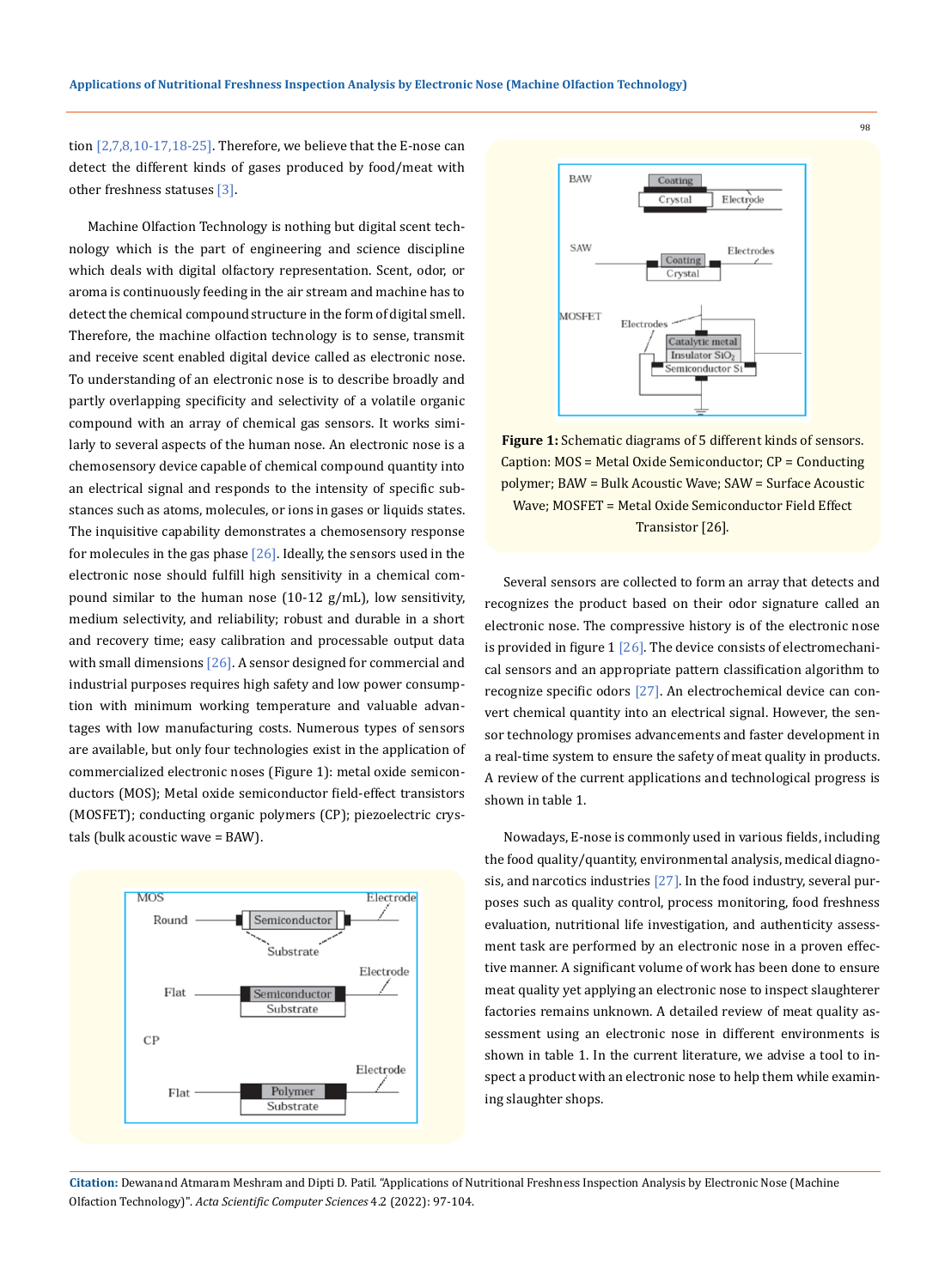#### **e-nose: Applications in product analysis**

Reasonably merits of e-nose are determined by specific chemical compounds establishing the aroma profile over the traditional conspicuous method. The product analysis is fast, simple, low cost, and time-consuming for quality control applications. This review paper aims to present a variety of kinds of e-noses used to evaluate products (meat, beef, fish, fruits, and vegetables), future development, methods, and research results discussed for practical e-nose application.

#### **Product Spoiled monitoring**

Monitoring of Product spoilage works by measuring chemical or biological bacterial aroma intensity. The aroma intensity method is traditionally indicated by spoilage indicator. Standard tests include total bacterial count (TBC), thiobarbituric acid reactive substances (TBARS), and total volatile elemental nitrogen (TVBN) measurements [28]. Also, colorimetric sensory evaluation can be helpful in the detection of spoiled samples. The product spoiled monitoring process is strongly connected with aroma changes probability investigation of employment (Table 1). A standard method involves choosing the storage type of packaging and temperature conditions. Different period samples were collected from the storage, typically household, industrial needs, and slaughterhouses for analysis. Metal oxide semiconductors or conducting polymers were used to analyze the product's freshness with particular attention to measuring a nutritional quantity. Few applications using colorimetric sensors to develop statistical data analysis involve multivariate statistics and artificial neuron networks. The successfully attempted samples to employ an E-nose product spoilage monitoring prove the quality of the product. Therefore E-nose is yet to be found in industrial practice. Hence, the methods are proposed to develop a handled device for low cost and good selectivity.

#### **Differentiation between kindly of products (Meat/fruit/etc.)**

From the customer's point of view, the product is an essential issue because of the quality and the customers' health, dietary, and religious aspects  $[28]$ . To analyze complex data by a human is a time-consuming process. Therefore, the literature proposed to demonstrate the e-nose to identify total bacterial count (TBC) molecular biology or Spectroscopic measurements. A successful differentiation between product samples (meat, sheep, cattle, and poultry) was performed using e-nose based on odor [29]. Principal component analysis (PCA) could use statistical data analysis from different product samples to identify product freshness. Other types of pieces discriminate by the e-nose to detect product adulteration with proteins from another, cheaper species. Data was obtained with multivariate analysis (PCA, DA, PLS, MLR, and BPNN).

#### **Production monitoring**

In literature, direct use of e-nose simulates the monitoring for the production process. The sensors with tin-oxide semiconductors applied for the tests of the product; few sensors to dope with metal catalysts. For result analysis, PCA with an artificial neural network. The array of sensors can be applied to demonstrate dynamic process monitoring during production. An investigation of process monitoring performed 12 metal-oxide-semiconductor sensors collection to check the freshness of product were subject to manufacture protocols and several even 2,4,6,8,10 days or odd 3,5,7,9,11,13 days. Product adulteration with ochratoxins is very chancy for humans and is considered a cancer-causing agent.

| <b>Sensor Arrays (E-nose)</b>           | <b>Type of</b><br><b>Product</b><br>(e.g., meat) | <b>Storage</b><br>condition      | <b>Storage</b><br>days | <b>Detection methods</b>                                                    | <b>Chemosensory</b><br>classifier        | <b>References</b> |  |  |  |  |  |
|-----------------------------------------|--------------------------------------------------|----------------------------------|------------------------|-----------------------------------------------------------------------------|------------------------------------------|-------------------|--|--|--|--|--|
| Spoilage monitoring                     |                                                  |                                  |                        |                                                                             |                                          |                   |  |  |  |  |  |
| 8 QCM coated with<br>metallo-porphyrins | Beef (raw)                                       | 0, 4, 8, 12 or<br>$16^{\circ}$ C | 19 days                | Microbiological<br>analysis,<br>sensory analysis                            | PCA, DFA, SVM                            | $[30]$            |  |  |  |  |  |
| <b>10 MOS</b>                           | Beef (raw)                                       | $2^{\circ}C$                     | 14 days                | TVBN, microbiological<br>analysis,<br>sensory analysis                      | PCA, LDA, ANN:<br>BPNN, GRNN, LOO,<br>MD | $[31]$            |  |  |  |  |  |
| 10 MOS                                  | Beef (raw)                                       | 4, 8 or 16 °C                    | 12 days                | TBA,<br>color evaluation.<br>CO2 determination,<br>microbiological analysis | PCA, CA                                  | $[32]$            |  |  |  |  |  |

**Citation:** Dewanand Atmaram Meshram and Dipti D. Patil*.* "Applications of Nutritional Freshness Inspection Analysis by Electronic Nose (Machine Olfaction Technology)". *Acta Scientific Computer Sciences* 4.2 (2022): 97-104.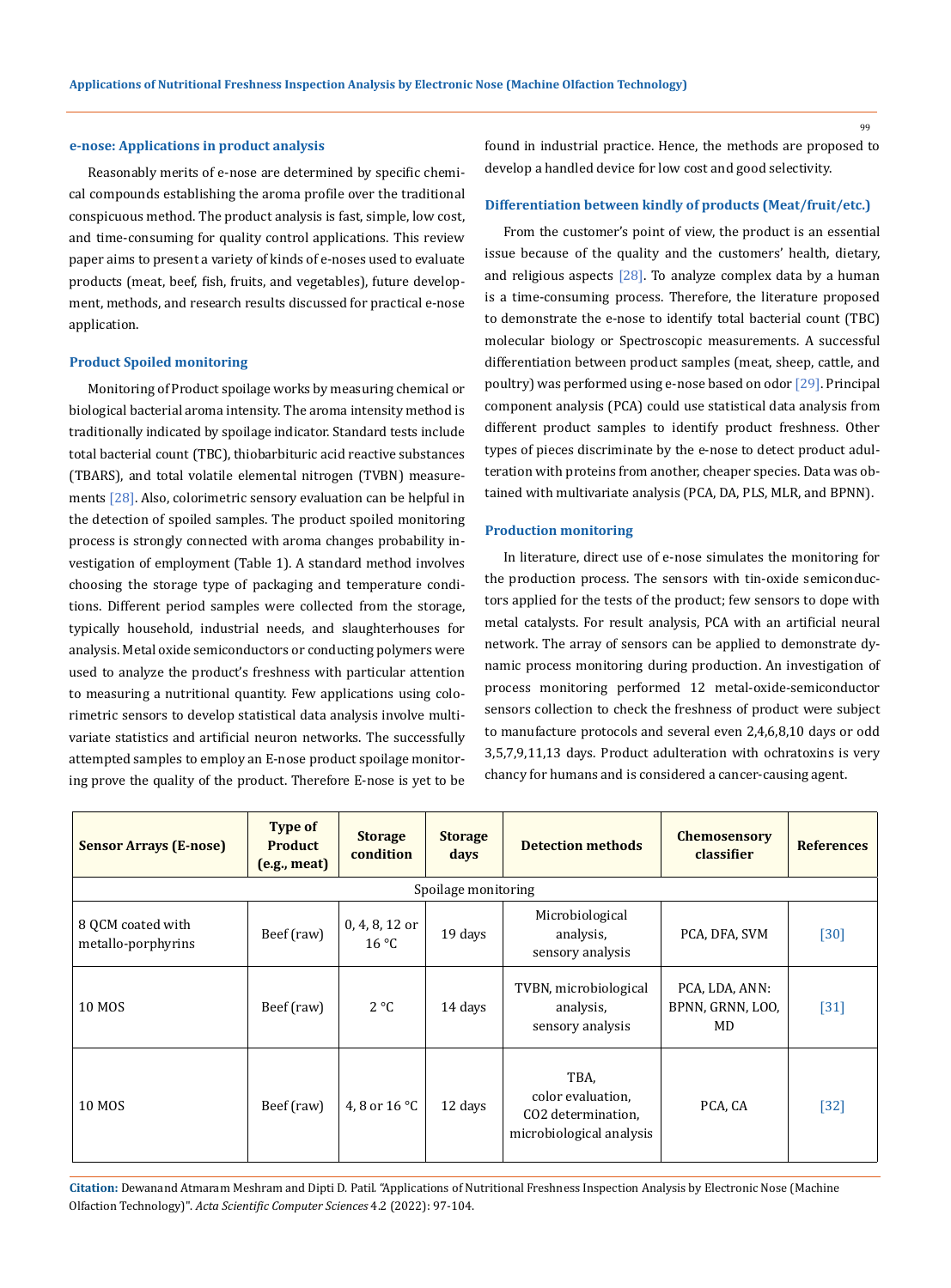| 6 MOS                                                                            | Beef (raw)                                        | 20 °C                                                  | 6 days                         | $---$                                                  | The output of each<br>sensor gets ex-<br>pressed in function<br>of time of storage | $[33]$ |  |  |  |  |
|----------------------------------------------------------------------------------|---------------------------------------------------|--------------------------------------------------------|--------------------------------|--------------------------------------------------------|------------------------------------------------------------------------------------|--------|--|--|--|--|
| 6 tin oxide sensors based<br><b>TGS</b><br>temperature sensor<br>humidity sensor | Beef, sheep<br>(raw)                              | $4^{\circ}C$                                           | 15 days                        | Microbiological analysis<br><b>TVC</b>                 | PCA, PLS, SVM                                                                      | $[34]$ |  |  |  |  |
| Colorimetric array of 16<br>sensing materials                                    | Poultry<br>(boiled<br>marinated<br>turkey)        | 0, 3, 10, 17,<br>24, 31<br>MAP (30%<br>CO2, 70%<br>N2) | 38 and 45<br>days;             | Microbiological<br>analysis, sensory<br>analysis       | HCA, PLS                                                                           | $[35]$ |  |  |  |  |
| Colorimetric sensor array                                                        | Poultry (raw<br>chicken<br>breast fillet)         | 4 °C                                                   | 1 to 9 days                    | Total volatile basic<br>nitrogen                       | OLDA and adaptive<br>boosting (Ada-<br>Boost); LA, BPNN                            | $[36]$ |  |  |  |  |
| 11 MOS                                                                           | Pork (raw)                                        | $4^{\circ}C$                                           | 11 days                        | <b>TVBN</b>                                            | PCA, BPNN                                                                          | $[37]$ |  |  |  |  |
| Colorimetric gas-sensor<br>array                                                 | Pork                                              | 5°C                                                    | 7 days                         | Biogenic amine, The<br>total viable bacterial<br>count | PCA, PLS                                                                           | $[38]$ |  |  |  |  |
| <b>8 MOS</b>                                                                     | Pork (raw)                                        | 5, 10<br>or 15 °C                                      | 7 days                         | TVBN, microbiological<br>analysis,<br>sensory analysis | <b>PCA</b>                                                                         | $[39]$ |  |  |  |  |
| 18 MOS                                                                           | Pork (raw)                                        | $4^{\circ}C$                                           | 10 days                        | Microbiological analysis                               | PCA, PLS, LOO-CV,<br><b>SVR</b>                                                    | $[40]$ |  |  |  |  |
| 38 MOS                                                                           | Pork (raw)                                        | 4 or 25 °C                                             | 8 days                         | ----                                                   | LDA, LOO                                                                           | $[18]$ |  |  |  |  |
| Differentiation between types of meat                                            |                                                   |                                                        |                                |                                                        |                                                                                    |        |  |  |  |  |
| SAW sensor                                                                       | Pork, mut-<br>ton, chicken,<br>beef sau-<br>sages | $-20$ °C                                               | $\qquad \qquad - -$            | GCMS-HS                                                | PCA                                                                                | $[29]$ |  |  |  |  |
| <b>10 MOS</b>                                                                    | Mutton, pork                                      | $-18 °C$                                               | $---$                          |                                                        | CDA, BDA, PLS,<br>MLR, NN                                                          | $[21]$ |  |  |  |  |
| Process monitoring in the production                                             |                                                   |                                                        |                                |                                                        |                                                                                    |        |  |  |  |  |
| 16 semiconductor sensors                                                         | Pork, Iberian<br>ham                              |                                                        | 5, 10, 13<br>months            | sensory analysis                                       | PCA, ANN                                                                           | $[41]$ |  |  |  |  |
| 12 MOS                                                                           | pork sau-<br>sages                                | $---$                                                  | 5, 7, 10,<br>14 season<br>days | HS-SPME/GC-MS, HPLC                                    | DFA                                                                                | $[42]$ |  |  |  |  |

 $100$ 

**Table 1:** Applications of nutritional freshness analysis (e-noses) [28].

**Citation:** Dewanand Atmaram Meshram and Dipti D. Patil*.* "Applications of Nutritional Freshness Inspection Analysis by Electronic Nose (Machine Olfaction Technology)". *Acta Scientific Computer Sciences* 4.2 (2022): 97-104.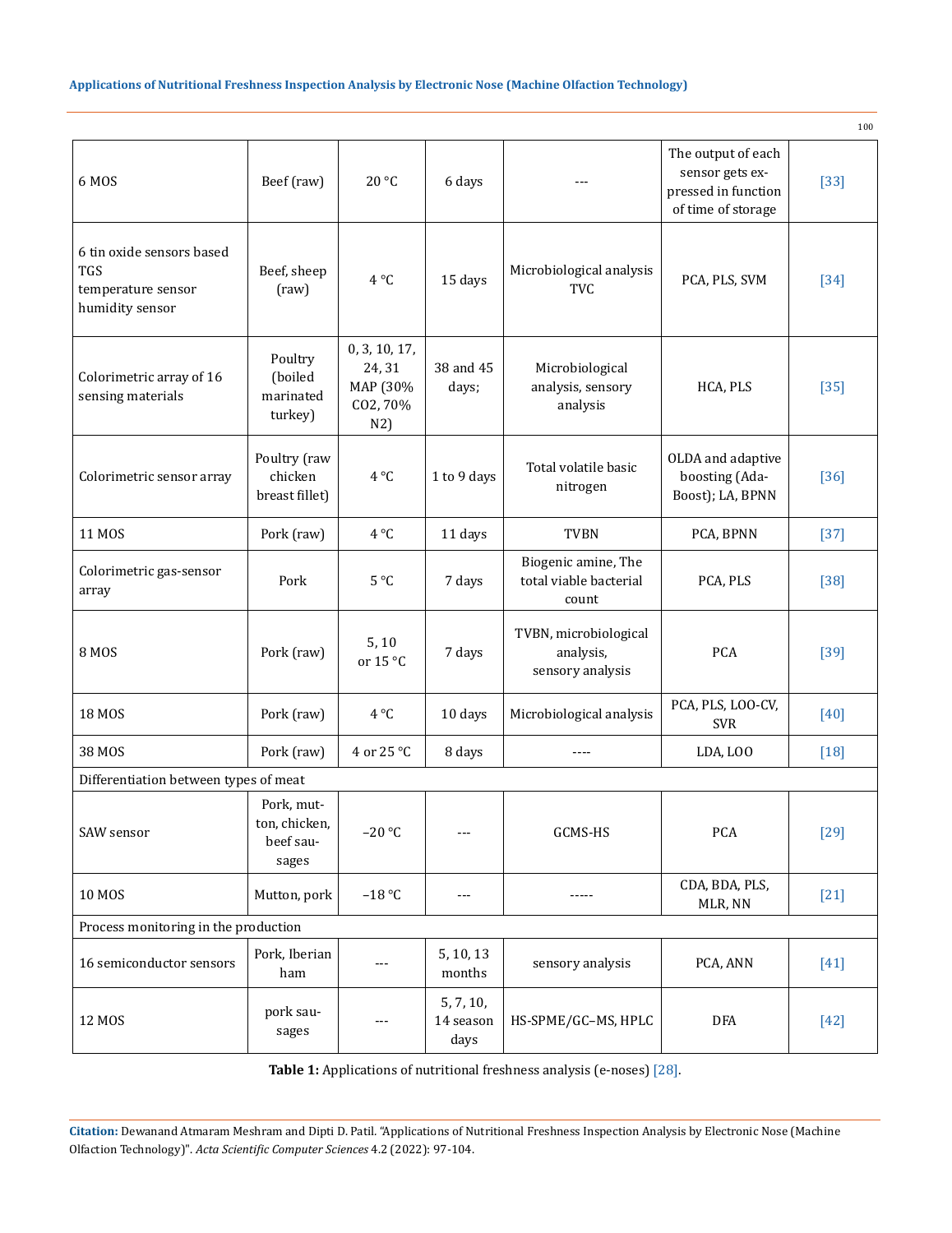Detection methodology were used to identify the nutritional freshness as per the type of food product shown in table 1. The methodology uses to differentiate between the types of meat, process monitoring in the production as well as spoiling of food product. Number of sensors array has to receive the scent of food product which is store odd/even days and different storage conditions. Based on the storage condition the chemosensory classifier differentiate as well as transform the validation of nutritional freshness of product.

#### **Frequency of olfactory disorders**

The frequency of olfactory disorder has been higher and associated with cultural development (smell and test)  $[43,44]$ . The common observation that sensory properties influence food choice, evidence supporting an association between taste and smell function and nutritional status is limited  $[43, 45-47]$ . However, the patients commonly report partial smell and taste for common foods such as meats, fresh fruits, coffee, eggs, and carbonated beverages is not necessarily improved health to their overall nutrient intake  $[48]$ . Changes in associated gastronomic practices, such as increased salt, sugar, and heavy use, might obscure hypertension, diabetes, and circulatory disease. Additionally, some entities with chemosensory syndromes increase food intake to compensate for reduced sensory inspiration and gain weight.

In contrast, other patients reduce food consumption due to lesser food appeal, resulting in weight loss [48]. The chemosensory function may have limited data support to maintain physical/mental health. A systematic literature review, olfactory and chemosensory functions may affect smell detection, sensitivity identification, and psychiatric disorder quality, respectively  $[43]$ . Due to specific smell and test functions have been proposed food intake strategy.

#### **Cancer**

In a cancer patient, the nutrient product is to maintain adequate energy. The nature of cancer patients has been reported as dyspepsia, dysosmia, and heightened and diminished sensitivity to specific taste qualities or odors  $[4,6,49,50]$ . The chemosensory function depends on lower energy intake, BMI, quality of health, and protein intake [5,51-59]. To recover the patients, anti-cancer therapies like radiation therapy reduce the number of tongue taste exposure related to tongue taste impairment.

Patients are suffering from radioactivity therapy exhibit sensitivity in taste relative to pre-treatment levels. Radioactive treatment commonly alters the flavor up to 56 % -76%. As demonstrated, the cyclical effects of radioactive therapy on taste function decrease the taste identification abilities linking. The recent evidence suggests that taste alteration during radioactive treatment may be related to specific protein rather than specific taste.

After the six months post-treatment, changes convinced by radioactive treatment resulted in Olfactory sensitivity reported in patients. Modifications in chemosensory function in cancer patients experiencing radioactive therapy can influence food preferences and real-world social aspects of human life.

#### **Diabetes**

In a diabetic patient, a chemosensory dysfunction has been reported in over 60% sweet taste sensitivity. The disturbances of chemosensors in diabetic patients are associated with comorbidities and complications. Taste and smell function have failed to detect differences in healthy controls and uncomplicated diabetic patients. However, taste and olfactory functions have found the severity of gustatory symptoms and degree of neuropathy. During the diabetic diseases, evidence suggests that reported differences in sweet taste function due to neuropathy rather than defects of glucose reception. Also found acetone in an exhale breath through the chemosensory sensors.

#### **Hypertension**

Quantity of sodium intake may increase in a food product investigate the associate relationship between salt taste, salt intake, and blood pressure. While eating salty food, heartbeat and blood pressure may increase during hypertension. Although some doctors/ researchers proposed decreasing the use of high salt taste may reduce the risk of hypertension. Most evidence does not support differences between normotensive and hypertensive patients using sodium chloride sensitivity. Examination of hypertension individually classified has failed to reveal variances of salt taste sensitivity and intensity perception capacity of the body. In such cases, drug treatment should be considered a salty taste.

#### **Protein and Amino Acids**

Protein is essential in a food product when switching from a vegetarian diet to a non-vegetarian diet. In a developed country, higher

**Citation:** Dewanand Atmaram Meshram and Dipti D. Patil*.* "Applications of Nutritional Freshness Inspection Analysis by Electronic Nose (Machine Olfaction Technology)". *Acta Scientific Computer Sciences* 4.2 (2022): 97-104.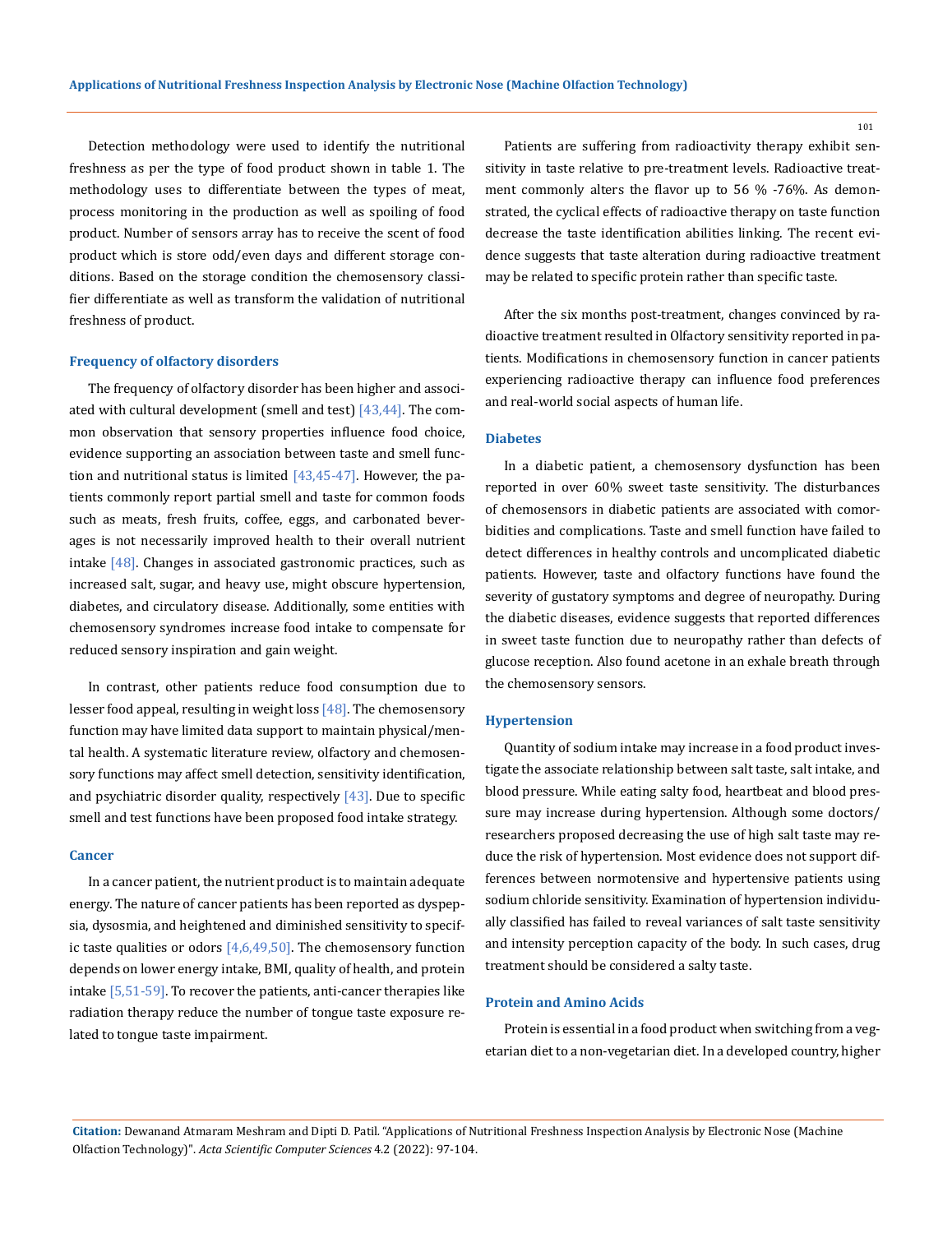food demand for high-quality protein occurs to severe nutritional deficiency. A new meat-based diet is associated with high protein and high fatty levels. As a protein diet, crucial amino acids are frequently not synthesized by the human body. Some of the essential amino acids are closely related to mood disorders. An essential role in brain functioning, the deficiency of protein and amino acids may lead to pathologies mood disorders. Amino acids directly provide in a meal to increase the amount of tryptophan that reaches the neurons, i.e., serotonin plays an imperative role in the brain area that is accountable for emotional directive and sleep. Such changes observed in brain function associate's consecutive human behavior due to increased serotonin production in the brain. Another critical factor, amino acid, includes tyrosine, a precursor of dopamine [60]. A critical study can contribute dopamine in a pleasure motivational experience that shows the ingestion of protein food products to increase the level of tyrosine in blood  $[60]$ . Increasing the amino acids in a nervous system seems greatly useful while determining the protein quality of different origins in a mixed diet.

#### **Conclusion**

The current literature suggests that an electronic nose can detect contamination of dietary products (meat/foods/etc.) with statistical analysis. The application of product contamination uses different aroma/odors by PCA and DFA methods (classification and identification). Several storage samples were identified by different stages considering odd and even days (i.e., 1 to 45 days). Determination of the nutritional (protein) state, diet manipulation is a long-term process that may impact psychosocial human health status in current and future generations. The particular ingredient cannot take place with different nutritional needs. Such elements may play an important role (smell and test). The literature illustrates that various applications can assist the dietary food market. Hence the electronic nose having different application to monitor quality control, process monitoring as well as the nutritional freshness of eatble food products to secure from olfactory disorder.

## **Bibliography**

- 1. Abdallah SA., *et al.* ["The detection of foodborne bacteria on](https://springerplus.springeropen.com/articles/10.1186/2193-1801-2-687)  [beef: The application of the electronic nose".](https://springerplus.springeropen.com/articles/10.1186/2193-1801-2-687) *Springer Plus* 2.1 [\(2013\): 687.](https://springerplus.springeropen.com/articles/10.1186/2193-1801-2-687)
- 2. Aleixandre M., *et al.* ["A wireless and portable electronic nose](https://www.google.com/search?client=firefox-b-d&q=english+translation)  [to differentiate musts of different ripeness degrees and grape](https://www.google.com/search?client=firefox-b-d&q=english+translation)  varieties". *Sensors* [15.4 \(2015\): 8429-8443.](https://www.google.com/search?client=firefox-b-d&q=english+translation)
- 3. Benabdellah N., *et al.* ["Identification of two types of rotten](https://web.s.ebscohost.com/abstract?direct=true&profile=ehost&scope=site&authtype=crawler&jrnl=11785608&AN=124742660&h=A0gaMIUoXmMQoxhOQ%2f4UiX3GMyejlRhFVBNM0Ukr%2bvrqDTNwh%2bviSFScDZU2l7nQiNMK%2blLiuOAf%2ffTWK4IHpg%3d%3d&crl=c&resultNs=AdminWebAuth&resultLocal=ErrCrlNotAuth&crlhashurl=login.aspx%3fdirect%3dtrue%26profile%3dehost%26scope%3dsite%26authtype%3dcrawler%26jrnl%3d11785608%26AN%3d124742660)  [meat using an electronic nose for food quality control". I](https://web.s.ebscohost.com/abstract?direct=true&profile=ehost&scope=site&authtype=crawler&jrnl=11785608&AN=124742660&h=A0gaMIUoXmMQoxhOQ%2f4UiX3GMyejlRhFVBNM0Ukr%2bvrqDTNwh%2bviSFScDZU2l7nQiNMK%2blLiuOAf%2ffTWK4IHpg%3d%3d&crl=c&resultNs=AdminWebAuth&resultLocal=ErrCrlNotAuth&crlhashurl=login.aspx%3fdirect%3dtrue%26profile%3dehost%26scope%3dsite%26authtype%3dcrawler%26jrnl%3d11785608%26AN%3d124742660)*nter[national Journal on Smart Sensing and Intelligent Systems](https://web.s.ebscohost.com/abstract?direct=true&profile=ehost&scope=site&authtype=crawler&jrnl=11785608&AN=124742660&h=A0gaMIUoXmMQoxhOQ%2f4UiX3GMyejlRhFVBNM0Ukr%2bvrqDTNwh%2bviSFScDZU2l7nQiNMK%2blLiuOAf%2ffTWK4IHpg%3d%3d&crl=c&resultNs=AdminWebAuth&resultLocal=ErrCrlNotAuth&crlhashurl=login.aspx%3fdirect%3dtrue%26profile%3dehost%26scope%3dsite%26authtype%3dcrawler%26jrnl%3d11785608%26AN%3d124742660)* 10.3 [\(2017\): 673-695.](https://web.s.ebscohost.com/abstract?direct=true&profile=ehost&scope=site&authtype=crawler&jrnl=11785608&AN=124742660&h=A0gaMIUoXmMQoxhOQ%2f4UiX3GMyejlRhFVBNM0Ukr%2bvrqDTNwh%2bviSFScDZU2l7nQiNMK%2blLiuOAf%2ffTWK4IHpg%3d%3d&crl=c&resultNs=AdminWebAuth&resultLocal=ErrCrlNotAuth&crlhashurl=login.aspx%3fdirect%3dtrue%26profile%3dehost%26scope%3dsite%26authtype%3dcrawler%26jrnl%3d11785608%26AN%3d124742660)
- 4. Boer CC., *et al.* ["Taste disorders and oral evaluation in patients](https://www.nature.com/articles/bmt2009237)  [undergoing allogeneic hematopoietic SCT".](https://www.nature.com/articles/bmt2009237) *Bone Marrow Transplantation* [45.4 \(2010\): 705-711.](https://www.nature.com/articles/bmt2009237)
- 5. Boltong A., *et al.* ["A prospective cohort study of adjuvant breast](https://journals.plos.org/plosone/article?id=10.1371/journal.pone.0103512)  [cancer chemotherapy effects on taste function, food liking, ap](https://journals.plos.org/plosone/article?id=10.1371/journal.pone.0103512)[petite, and associated nutritional outcomes".](https://journals.plos.org/plosone/article?id=10.1371/journal.pone.0103512) *PLoS ONE* 9.7 [\(2014\): e103512.](https://journals.plos.org/plosone/article?id=10.1371/journal.pone.0103512)
- 6. Bovio G., *et al.* ["Upper gastrointestinal symptoms in patients](https://pubmed.ncbi.nlm.nih.gov/19199106/)  [with advanced cancer: Relationship to nutritional and perfor](https://pubmed.ncbi.nlm.nih.gov/19199106/)mance status". *[Supportive Care in Cancer](https://pubmed.ncbi.nlm.nih.gov/19199106/)* 17.10 (2009): 1317- [1324.](https://pubmed.ncbi.nlm.nih.gov/19199106/)
- 7. Brezmes J., *et al.* ["Correlation between electronic nose signals](https://www.researchgate.net/publication/223582318_Correlation_between_electronic_nose_signals_and_fruit_quality_indicators_on_shelf-life_measurements_with_pinklady_apples)  [and fruit quality indicators on shelf-life measurements with](https://www.researchgate.net/publication/223582318_Correlation_between_electronic_nose_signals_and_fruit_quality_indicators_on_shelf-life_measurements_with_pinklady_apples)  pink lady apples". *[Sensors and Actuators B: Chemical](https://www.researchgate.net/publication/223582318_Correlation_between_electronic_nose_signals_and_fruit_quality_indicators_on_shelf-life_measurements_with_pinklady_apples)* 80.1 [\(2001\): 41-50.](https://www.researchgate.net/publication/223582318_Correlation_between_electronic_nose_signals_and_fruit_quality_indicators_on_shelf-life_measurements_with_pinklady_apples)
- 8. Brezmes J., *et al.* ["Fruit ripeness monitoring using an Elec](https://www.sciencedirect.com/science/article/abs/pii/S0925400500004949)tronic Nose". *[Sensors and Actuators B: Chemical](https://www.sciencedirect.com/science/article/abs/pii/S0925400500004949)* 69.3 (2000): [223-229.](https://www.sciencedirect.com/science/article/abs/pii/S0925400500004949)
- 9. Chen J., *et al.* ["Freshness evaluation of three kinds of meats](https://www.mdpi.com/1424-8220/19/3/605)  [based on the electronic nose".](https://www.mdpi.com/1424-8220/19/3/605) *Sensors* 19.3 (2019): 605.
- 10. Chen LY., *et al.* ["Develop a dual mos electronic nose/camera](https://www.ncbi.nlm.nih.gov/pmc/articles/PMC6210299/)  [system to improve fruit ripeness classification".](https://www.ncbi.nlm.nih.gov/pmc/articles/PMC6210299/) *Sensors* 18.10 [\(2018\): 3256.](https://www.ncbi.nlm.nih.gov/pmc/articles/PMC6210299/)
- 11. Di Natale C., *et al.* ["The evaluation of the quality of postharvest](https://www.sciencedirect.com/science/article/abs/pii/S0925400501007870)  [oranges and apples using an electronic nose".](https://www.sciencedirect.com/science/article/abs/pii/S0925400501007870) *Sensors and Ac[tuators B: Chemical](https://www.sciencedirect.com/science/article/abs/pii/S0925400501007870)* 78.1-3 (2001): 26-31.
- 12. García M., *et al.* ["Electronic nose for wine discrimination".](https://www.researchgate.net/publication/222331623_Electronic_Nose_for_Wine_Discrimination) *Sen[sors and Actuators B: Chemical](https://www.researchgate.net/publication/222331623_Electronic_Nose_for_Wine_Discrimination)* 113.2 (2006): 911-916.
- 13. Gobbi E., *et al.* ["Electronic nose and Alicyclobacillus spp. spoil](https://www.researchgate.net/publication/221942455_Electronic_nose_and_Alicyclobacillus_spp_spoilage_of_fruit_juices_An_emerging_diagnostic_tool)[age of fruit juices: An emerging diagnostic tool".](https://www.researchgate.net/publication/221942455_Electronic_nose_and_Alicyclobacillus_spp_spoilage_of_fruit_juices_An_emerging_diagnostic_tool) *Food Control*  [21.10 \(2010\): 1374-1382.](https://www.researchgate.net/publication/221942455_Electronic_nose_and_Alicyclobacillus_spp_spoilage_of_fruit_juices_An_emerging_diagnostic_tool)
- 14. Gruber J., *et al.* ["A conductive polymer-based electronic nose](https://pubmed.ncbi.nlm.nih.gov/23623094/)  [for early detection of Penicillium digitatum in postharvest](https://pubmed.ncbi.nlm.nih.gov/23623094/)  oranges". *[Materials Science and Engineering: C](https://pubmed.ncbi.nlm.nih.gov/23623094/)* 33.5 (2013): [2766-2769.](https://pubmed.ncbi.nlm.nih.gov/23623094/)
- 15. [Haugen JE and Kvaal K. "Electronic nose and artificial neural](https://www.sciencedirect.com/science/article/abs/pii/S0309174098900547)  network". *Meat Science* [49 \(1998\): S273-S286.](https://www.sciencedirect.com/science/article/abs/pii/S0309174098900547)

**Citation:** Dewanand Atmaram Meshram and Dipti D. Patil*.* "Applications of Nutritional Freshness Inspection Analysis by Electronic Nose (Machine Olfaction Technology)". *Acta Scientific Computer Sciences* 4.2 (2022): 97-104.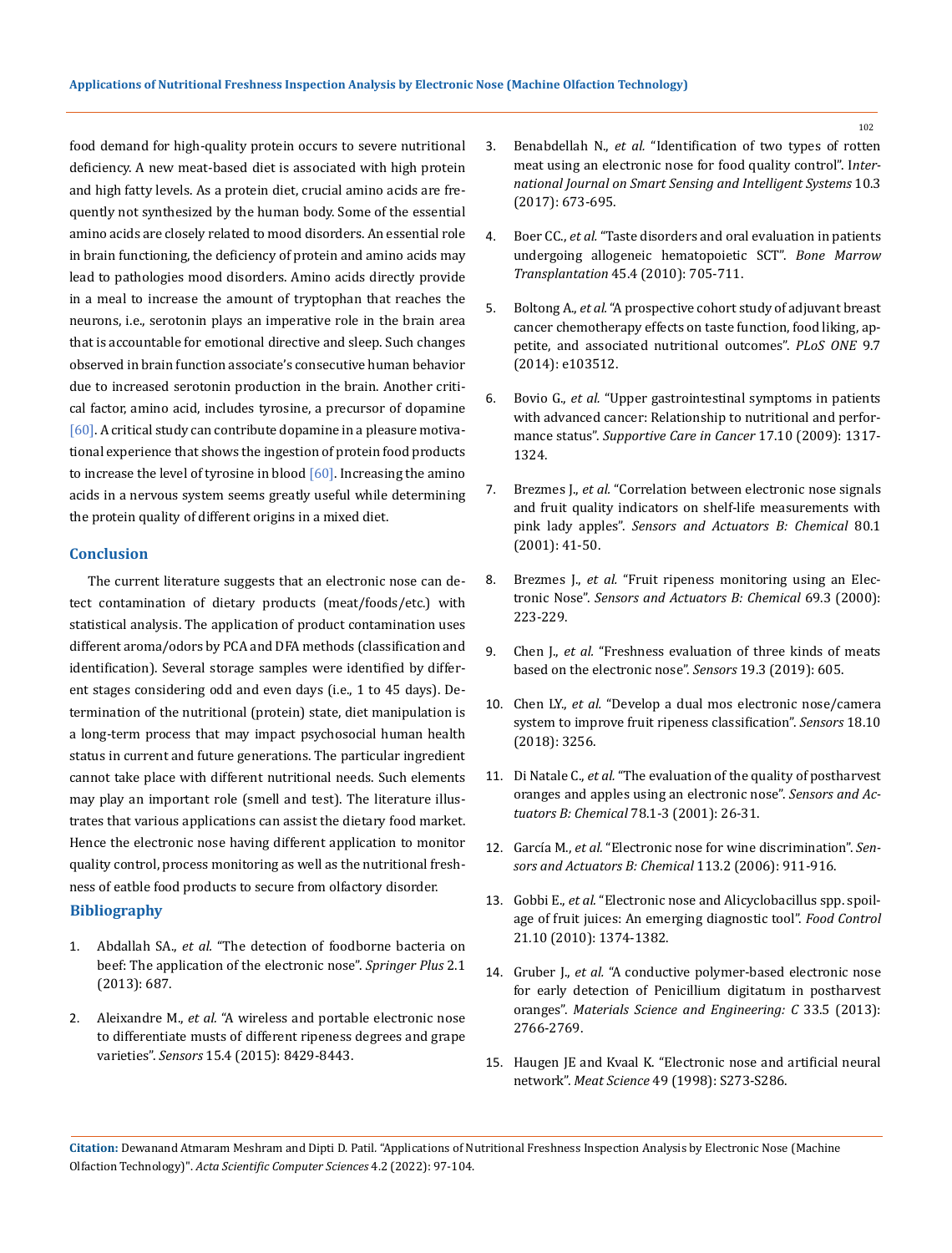- 16. López de Lerma., *et al.* ["Feasibility of an electronic nose to](https://www.infona.pl/resource/bwmeta1.element.elsevier-7da959b8-cb92-3b97-a73d-f16c8e8fbaec)  [differentiate commercial Spanish wines elaborated from the](https://www.infona.pl/resource/bwmeta1.element.elsevier-7da959b8-cb92-3b97-a73d-f16c8e8fbaec)  same grape variety". *[Food Research International](https://www.infona.pl/resource/bwmeta1.element.elsevier-7da959b8-cb92-3b97-a73d-f16c8e8fbaec)* 51.2 (2013): [790-796.](https://www.infona.pl/resource/bwmeta1.element.elsevier-7da959b8-cb92-3b97-a73d-f16c8e8fbaec)
- 17. Lozano J., *et al.* ["Electronic nose for wine aging detection".](https://www.researchgate.net/publication/223254894_Electronic_nose_for_wine_aging_detection) *Sen[sors and Actuators B: Chemical](https://www.researchgate.net/publication/223254894_Electronic_nose_for_wine_aging_detection)* 133.1 (2008): 180-186.
- 18. Musatov VYu., *et al.* ["Assessment of meat freshness with metal](https://www.researchgate.net/publication/257353764_Assessment_of_meat_freshness_with_metal_oxide_sensor_microarray_electronic_nose_A_practical_approach)  [oxide sensor microarray electronic nose: A practical approach".](https://www.researchgate.net/publication/257353764_Assessment_of_meat_freshness_with_metal_oxide_sensor_microarray_electronic_nose_A_practical_approach)  *[Sensors and Actuators B: Chemical](https://www.researchgate.net/publication/257353764_Assessment_of_meat_freshness_with_metal_oxide_sensor_microarray_electronic_nose_A_practical_approach)* 144.1 (2010a): 99-103.
- 19. Prieto N., *et al.* ["Application of multi-way analysis to UV-visible](https://pubmed.ncbi.nlm.nih.gov/22340529/)  [spectroscopy, gas chromatography, and electronic nose data](https://pubmed.ncbi.nlm.nih.gov/22340529/)  for wine aging evaluation". *[Analytica Chimica Acta](https://pubmed.ncbi.nlm.nih.gov/22340529/)* 719 (2012): [43-51.](https://pubmed.ncbi.nlm.nih.gov/22340529/)
- 20. Song S., *et al.* ["Effect of enzymatic hydrolysis with subsequent](https://pubmed.ncbi.nlm.nih.gov/24334040/)  [mild thermal oxidation of tallow on precursor formation](https://pubmed.ncbi.nlm.nih.gov/24334040/)  [and sensory profiles of beef flavors assessed by partial least](https://pubmed.ncbi.nlm.nih.gov/24334040/)  squares regression". *Meat Science* [96.3 \(2014\): 1191-1200.](https://pubmed.ncbi.nlm.nih.gov/24334040/)
- 21. Tian X., *et al.* ["Analysis of pork adulteration in minced mutton](https://www.researchgate.net/publication/273816902_Analysis_of_pork_adulteration_in_minced_mutton_using_electronic_nose_of_metal_oxide_sensors)  [using the electronic nose of metal oxide](https://www.researchgate.net/publication/273816902_Analysis_of_pork_adulteration_in_minced_mutton_using_electronic_nose_of_metal_oxide_sensors) *Sensors*". *Journal of Food Engineering* [119.4 \(2013a\): 744-749.](https://www.researchgate.net/publication/273816902_Analysis_of_pork_adulteration_in_minced_mutton_using_electronic_nose_of_metal_oxide_sensors)
- 22. Wei Z., *et al.* ["Identification of the rice wines with different](https://www.ncbi.nlm.nih.gov/pmc/articles/PMC5712832/)  [marked ages by electronic nose coupled with smartphone and](https://www.ncbi.nlm.nih.gov/pmc/articles/PMC5712832/)  [cloud storage platform".](https://www.ncbi.nlm.nih.gov/pmc/articles/PMC5712832/) *Sensors* 17.11 (2017): 2500.
- 23. Wijaya DR., *et al.* ["Development of mobile electronic nose](https://www.researchgate.net/publication/322072876_Development_of_mobile_electronic_nose_for_beef_quality_monitoring)  for beef quality monitoring". *[Procedia Computer Science](https://www.researchgate.net/publication/322072876_Development_of_mobile_electronic_nose_for_beef_quality_monitoring)* 124 [\(2017\): 728-735.](https://www.researchgate.net/publication/322072876_Development_of_mobile_electronic_nose_for_beef_quality_monitoring)
- 24. Wojtasik-Kalinowska I., *et al.* ["Volatile compounds and fatty](https://www.researchgate.net/publication/285549341_Volatile_compounds_and_fatty_acids_profile_in_Longissimus_Dorsi_muscle_from_pigs_fed_with_feed_containing_bioactive_components)  [acids profile in Longissimus dorsi muscle from pigs fed with](https://www.researchgate.net/publication/285549341_Volatile_compounds_and_fatty_acids_profile_in_Longissimus_Dorsi_muscle_from_pigs_fed_with_feed_containing_bioactive_components)  [feed containing bioactive components".](https://www.researchgate.net/publication/285549341_Volatile_compounds_and_fatty_acids_profile_in_Longissimus_Dorsi_muscle_from_pigs_fed_with_feed_containing_bioactive_components) *LWT - Food Science and Technology* [67 \(2016\): 112-117.](https://www.researchgate.net/publication/285549341_Volatile_compounds_and_fatty_acids_profile_in_Longissimus_Dorsi_muscle_from_pigs_fed_with_feed_containing_bioactive_components)
- 25. Xu S., *et al.* ["Detecting and monitoring the flavor of tomato \(So](https://pubmed.ncbi.nlm.nih.gov/29882769/)[lanum Lycopersicum\) under the impact of postharvest han](https://pubmed.ncbi.nlm.nih.gov/29882769/)[dlings by physicochemical parameters and electronic nose".](https://pubmed.ncbi.nlm.nih.gov/29882769/)  *Sensors* [18.6 \(2018\): 1847.](https://pubmed.ncbi.nlm.nih.gov/29882769/)
- 26. Ghasemi-Varnamkhasti M., *et al.* ["Meat quality assessment by](https://pubmed.ncbi.nlm.nih.gov/22454572/)  [the electronic nose \(Machine olfaction technology\)".](https://pubmed.ncbi.nlm.nih.gov/22454572/) *Sensors* [9.8 \(2009\): 6058-6083.](https://pubmed.ncbi.nlm.nih.gov/22454572/)
- 27. Hasan N., *et al.* ["Meat and fish freshness inspection system](https://www.mdpi.com/1424-8220/12/11/15542)  based on odor sensing". *Sensors* [12.11 \(2012\): 15542-15557.](https://www.mdpi.com/1424-8220/12/11/15542)
- 28. Górska-Horczyczak E., *et al.* ["Applications of electronic noses](https://www.researchgate.net/publication/313574631_Applications_of_electronic_noses_in_meat_analysis)  in meat analysis". *[Food Science and](https://www.researchgate.net/publication/313574631_Applications_of_electronic_noses_in_meat_analysis) Technology* 36.3 (2016): [389-395.](https://www.researchgate.net/publication/313574631_Applications_of_electronic_noses_in_meat_analysis)
- 29. Nurjuliana M., *et al.* ["Rapid identification of pork for halal au](https://pubmed.ncbi.nlm.nih.gov/21420795/)[thentication using the electronic nose and gas chromatogra](https://pubmed.ncbi.nlm.nih.gov/21420795/)[phy-mass spectrometer with headspace analyzer".](https://pubmed.ncbi.nlm.nih.gov/21420795/) *Meat Science* [88.4 \(2011a\): 638-644.](https://pubmed.ncbi.nlm.nih.gov/21420795/)
- 30. Dissing BS., *et al.* ["Using multispectral imaging for spoilage](https://link.springer.com/article/10.1007/s11947-012-0886-6)  detection of pork meat". *Food and [Bioprocess Technology](https://link.springer.com/article/10.1007/s11947-012-0886-6)* 6.9 [\(2013\): 2268-2279.](https://link.springer.com/article/10.1007/s11947-012-0886-6)
- 31. Hong X., *et al.* ["Discrimination and prediction of multiple beef](https://www.sciencedirect.com/science/article/abs/pii/S0925400511009403)  [freshness indexes based on the electronic nose".](https://www.sciencedirect.com/science/article/abs/pii/S0925400511009403) *Sensors and [Actuators B: Chemical](https://www.sciencedirect.com/science/article/abs/pii/S0925400511009403)* 161.1 (2012): 381-389.
- 32. Limbo S., *et al.* ["Evaluation and predictive modeling of shelf](https://pubmed.ncbi.nlm.nih.gov/20374764/)  [life of minced beef stored in high-oxygen modified atmo](https://pubmed.ncbi.nlm.nih.gov/20374764/)[sphere packaging at different temperatures".](https://pubmed.ncbi.nlm.nih.gov/20374764/) *Meat Science* [84.1 \(2010\): 129-136.](https://pubmed.ncbi.nlm.nih.gov/20374764/)
- 33. Zhang Z., *et al.* ["Electronic nose with an air sensor matrix for](https://www.sciencedirect.com/science/article/abs/pii/S1672652908600086)  detecting beef freshness". *[Journal of Bionic Engineering](https://www.sciencedirect.com/science/article/abs/pii/S1672652908600086)* 5.1 [\(2008a\): 67-73.](https://www.sciencedirect.com/science/article/abs/pii/S1672652908600086)
- 34. El Barbri N., *et al.* ["Electronic nose based on metal oxide semi](https://www.ncbi.nlm.nih.gov/pmc/articles/PMC3681149/)conductor *Sensors* [as an alternative technique for the spoilage](https://www.ncbi.nlm.nih.gov/pmc/articles/PMC3681149/)  [classification of red meat".](https://www.ncbi.nlm.nih.gov/pmc/articles/PMC3681149/) *Sensors* 8.1 (2008): 142-156.
- 35. Salinas Y., *et al.* ["A chromogenic sensor array for boiled mari](https://www.sciencedirect.com/science/article/abs/pii/S0925400513010113)[nated turkey freshness monitoring".](https://www.sciencedirect.com/science/article/abs/pii/S0925400513010113) *Sensors and Actuators B: Chemical* [190 \(2014\): 326-333.](https://www.sciencedirect.com/science/article/abs/pii/S0925400513010113)
- 36. Chen Q., *et al.* ["Evaluation of chicken freshness using a low](https://www.sciencedirect.com/science/article/abs/pii/S0023643814001078)[cost colorimetric sensor array with AdaBoost-OLDA classi](https://www.sciencedirect.com/science/article/abs/pii/S0023643814001078)fication algorithm". *[LWT - Food Science and Technology](https://www.sciencedirect.com/science/article/abs/pii/S0023643814001078)* 57.2 [\(2014\): 502-507.](https://www.sciencedirect.com/science/article/abs/pii/S0023643814001078)
- 37. Huang L., *et al.* ["Nondestructive measurement of total volatile](https://www.researchgate.net/publication/257838018_Nondestructive_measurement_of_total_volatile_basic_nitrogen_TVB-N_in_pork_meat_by_integrating_near_infrared_spectroscopy_computer_vision_and_electronic_nose_techniques)  [elemental nitrogen \(Tvb-n\) in pork meat by integrating near](https://www.researchgate.net/publication/257838018_Nondestructive_measurement_of_total_volatile_basic_nitrogen_TVB-N_in_pork_meat_by_integrating_near_infrared_spectroscopy_computer_vision_and_electronic_nose_techniques)[infrared spectroscopy, computer vision, and electronic nose](https://www.researchgate.net/publication/257838018_Nondestructive_measurement_of_total_volatile_basic_nitrogen_TVB-N_in_pork_meat_by_integrating_near_infrared_spectroscopy_computer_vision_and_electronic_nose_techniques)  techniques". *Food Chemistry* [145 \(2014\): 228-236.](https://www.researchgate.net/publication/257838018_Nondestructive_measurement_of_total_volatile_basic_nitrogen_TVB-N_in_pork_meat_by_integrating_near_infrared_spectroscopy_computer_vision_and_electronic_nose_techniques)
- 38. Huang X., *et al.* ["Determination of pork spoilage by colorimet](https://pubmed.ncbi.nlm.nih.gov/24128513/)[ric gas sensor array based on natural pigments".](https://pubmed.ncbi.nlm.nih.gov/24128513/) *Food Chemistry* [145 \(2014\): 549-554.](https://pubmed.ncbi.nlm.nih.gov/24128513/)
- 39. Tian XY., *et al.* ["Rapid classification of hairtail fish and pork](https://pubmed.ncbi.nlm.nih.gov/22368468/)  [freshness using an electronic nose based on the PCA method".](https://pubmed.ncbi.nlm.nih.gov/22368468/)  *Sensors* [12.1 \(2011\): 260-277.](https://pubmed.ncbi.nlm.nih.gov/22368468/)

**Citation:** Dewanand Atmaram Meshram and Dipti D. Patil*.* "Applications of Nutritional Freshness Inspection Analysis by Electronic Nose (Machine Olfaction Technology)". *Acta Scientific Computer Sciences* 4.2 (2022): 97-104.